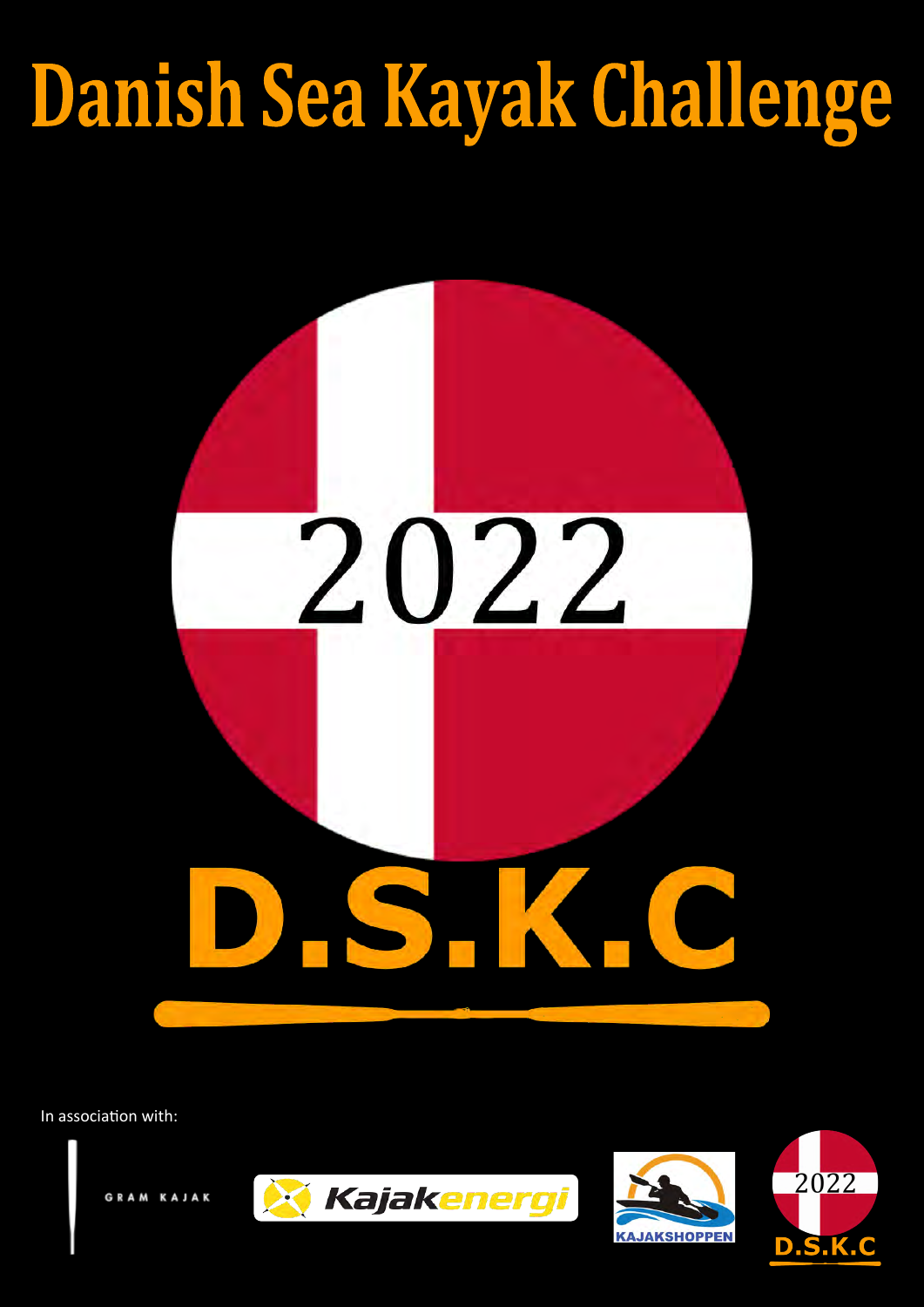# Danish Sea Kayak Challenge



# The only multi-stage sea kayak race in Denmark

**Starts: 21-22/5/2022 kl: 1000 Kolding Kayak Club Entry = 450 Dkk/person.**



#### **Denmark's only self-supported multi-stage sea kayak race/tour.**

Bring your gear, choose your own route to get to the finish line. Race to the finish or just cruise.

Stages:

**Kolding to Bagø (40km) Bagø to Kolding (40km)**

**Open to sea kayaks, no SUPs, no skis, no sails, no kites.**

Competitors must carry mandatory safety equipment.

#### **Competitors race at their own risk.**

Routes may change at short notice.

Prizes and lottery. All entrants receive race t-





#### In association with:

GRAM KAJAK







*Spirit of adventure*

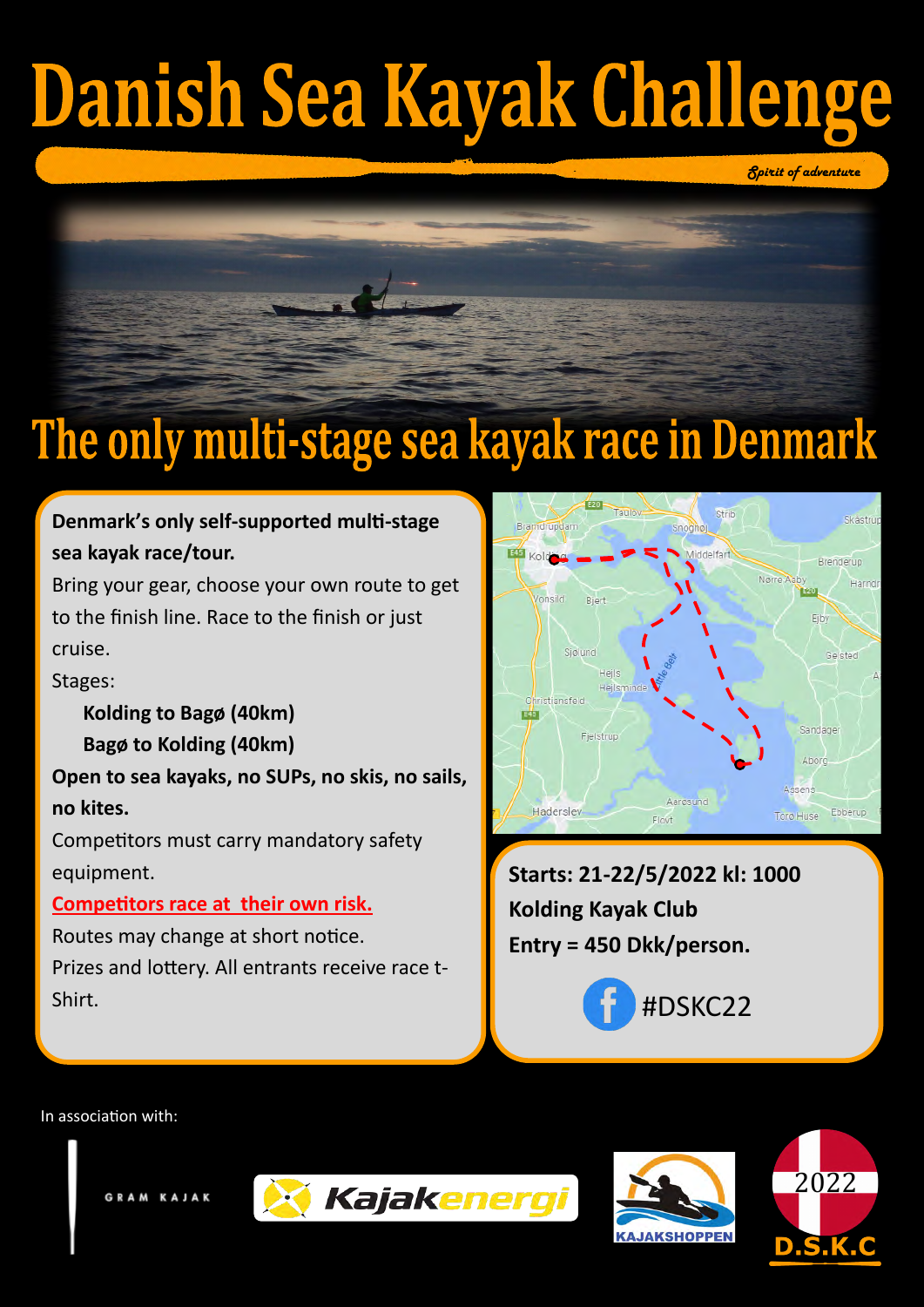#### **Basic Rules:**

- 1. Kayakers enter at their own risk you must be experienced enough to undertake this challenge, particularly open crossings. We recommend working as a pair if needed
- 2. A buoyancy aid must be worn at all times when paddling.
- 3. Kayakers must be capable of self-rescue
- 4. Kayakers must be entirely self sufficient, however, stopping for water or buying provisions is allowed
- 5. The race may be cancelled or changed at any point if weather dictates.
- 6. Alternative routes may be applied if weather dictates.
- 7. Everyone has a duty to help others who require assistance
- 8. Day 1 you must pass north of Fænø
- 9. Day 2 you must pass north of Fænø Kalv

#### **Important:**

The Danish Sea Kayak Challenge is a serious undertaking involving committed open water crossings, Anyone taking part should be aware of the dangers and risks involved with sea kayaking and must have the understanding,, knowledge and skills to be able to keep out of danger as well as to be able to rescue themselves in the event of capsize or incident. If you do not have these skills you should not enter this race. All race entrants enter at their own risk and there is no liability against the race organisers on this basis. Be aware of shipping.

- Safety is our priority
- In case of bad weather the route may change to a western route stopping overnight on the island of Årø.
	-

#### **Mandatory Equipment:**

Kayakers must carry the following equipment. All equipment must be shown to race organisers before start of race.

- 1. First aid kit
- 2. Spare paddles
- 3. Flares (or similar)
- 4. Whistle
- 5. Fire lighting kit
- 6. Sleeping bag
- 7. Tow line
- 8. Tent or bivvy bag
- 9. Stove and cooking pot
- 10. Mobile telephone
- 11. Navigation equipment
- 12. Sense of humour

#### In association with:









#### **Day 1**

- Registration and equipment checks 0830
- Briefing 0915
- Start 1000—Kayaks must pass north and east of Fænø
- Camping Bagø Havn, eat, drink, be merry

#### **Day 2**

- Depart Bagø 0800
- Racers must pass north of Fænø Kalv
- Arrive Kolding, prizes and close out.
- If the weather is too severe, the event will be cancelled
- The race organisers decision is final

#### **BAD WEATHER**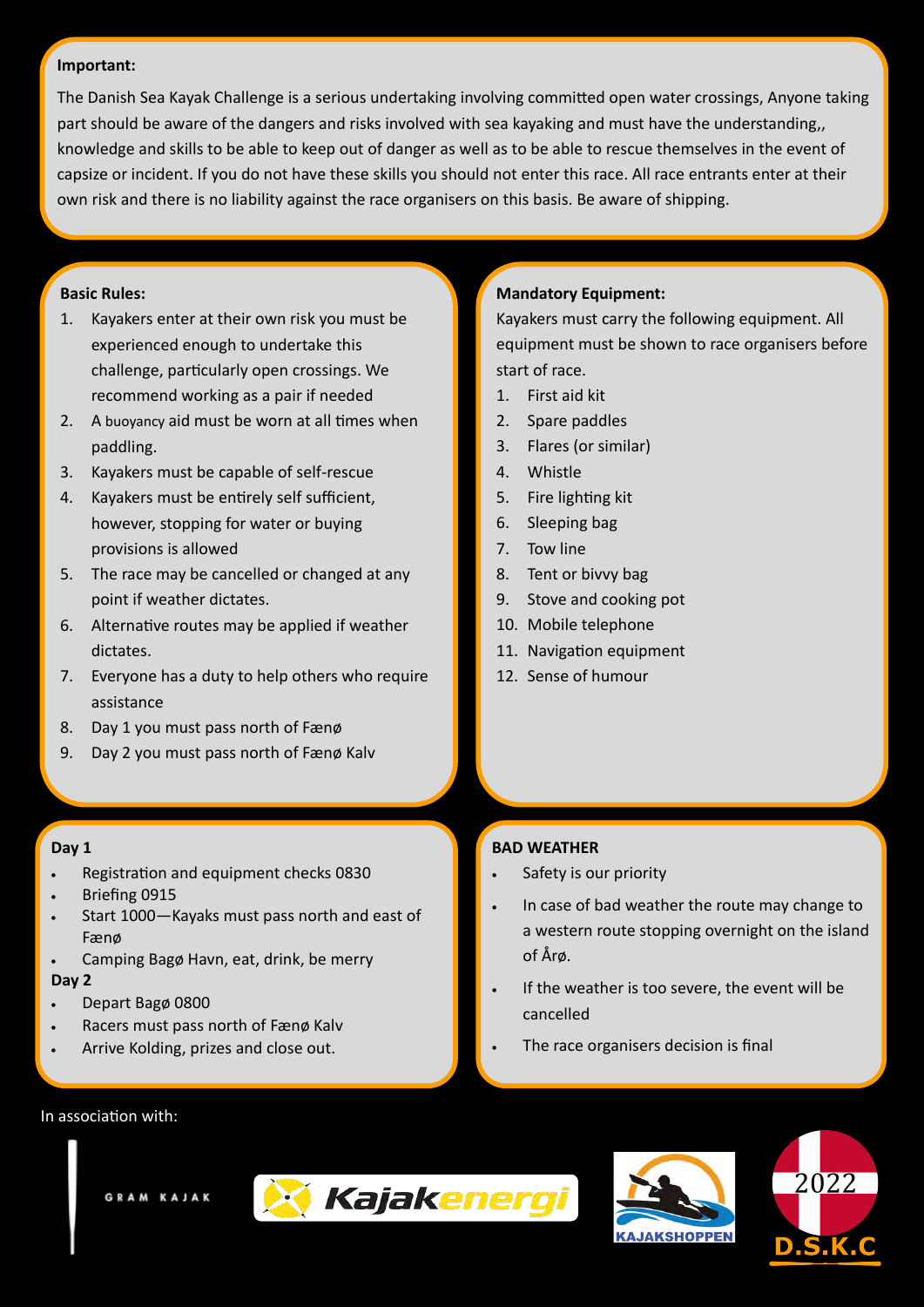#### In association with:

GRAM KAJAK







## **Race/Tour Area Overview**

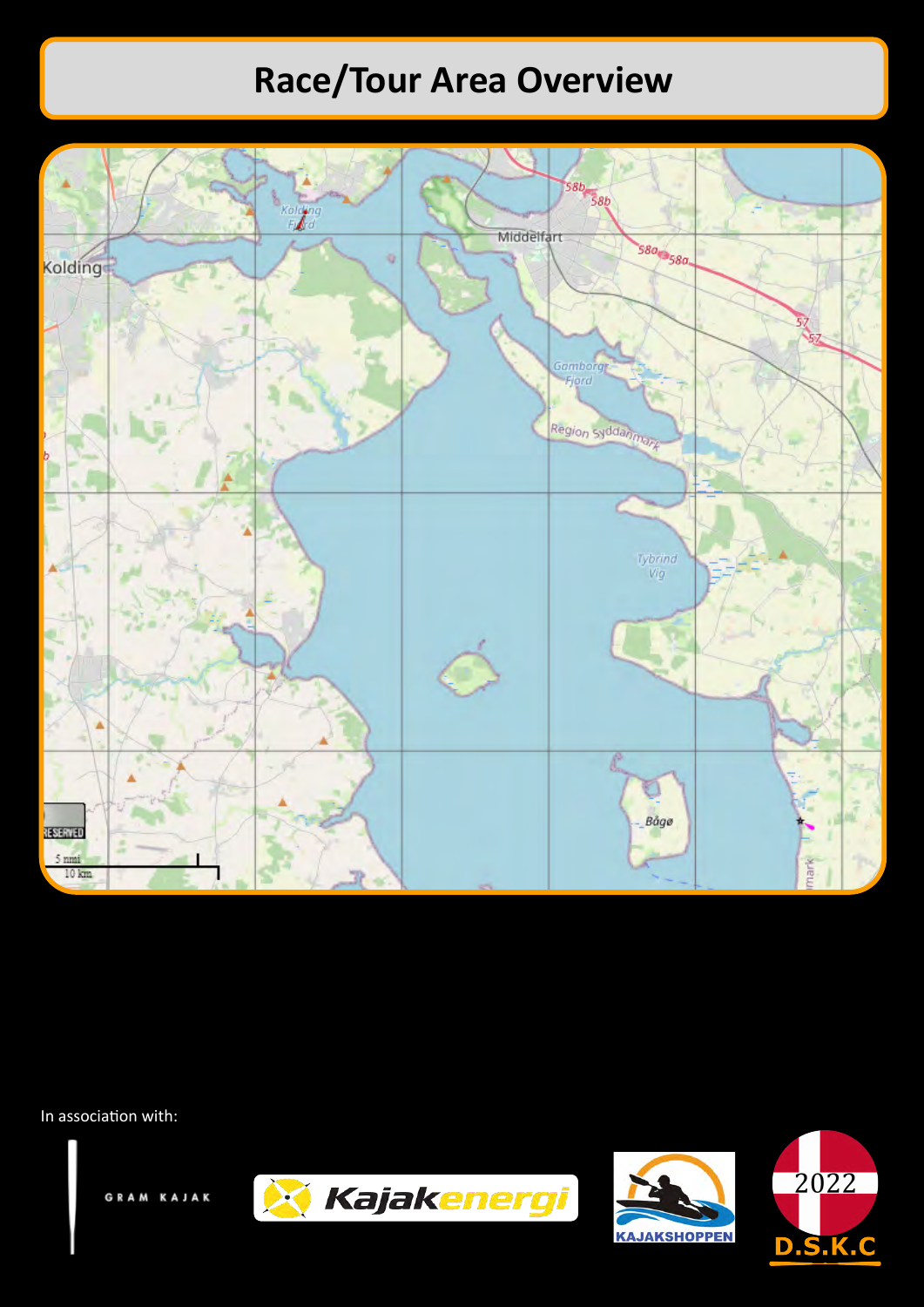#### In association with:

GRAM KAJAK







- Camping is at Bagø camping site,
- Land at beach next to harbour (east side of)
- Respect locals, respect nature, leave no litter or damage.
- Nearest land/shortest crossing is approximately 2.5km north or east
- Be aware of ferry and local boat traffic

## **Bagø Overview and Harbour**





#### **Notes**

### **YOU MUST PREPARE YOUR OWN NAVIGATIONAL CHARTS/ ROUTES**